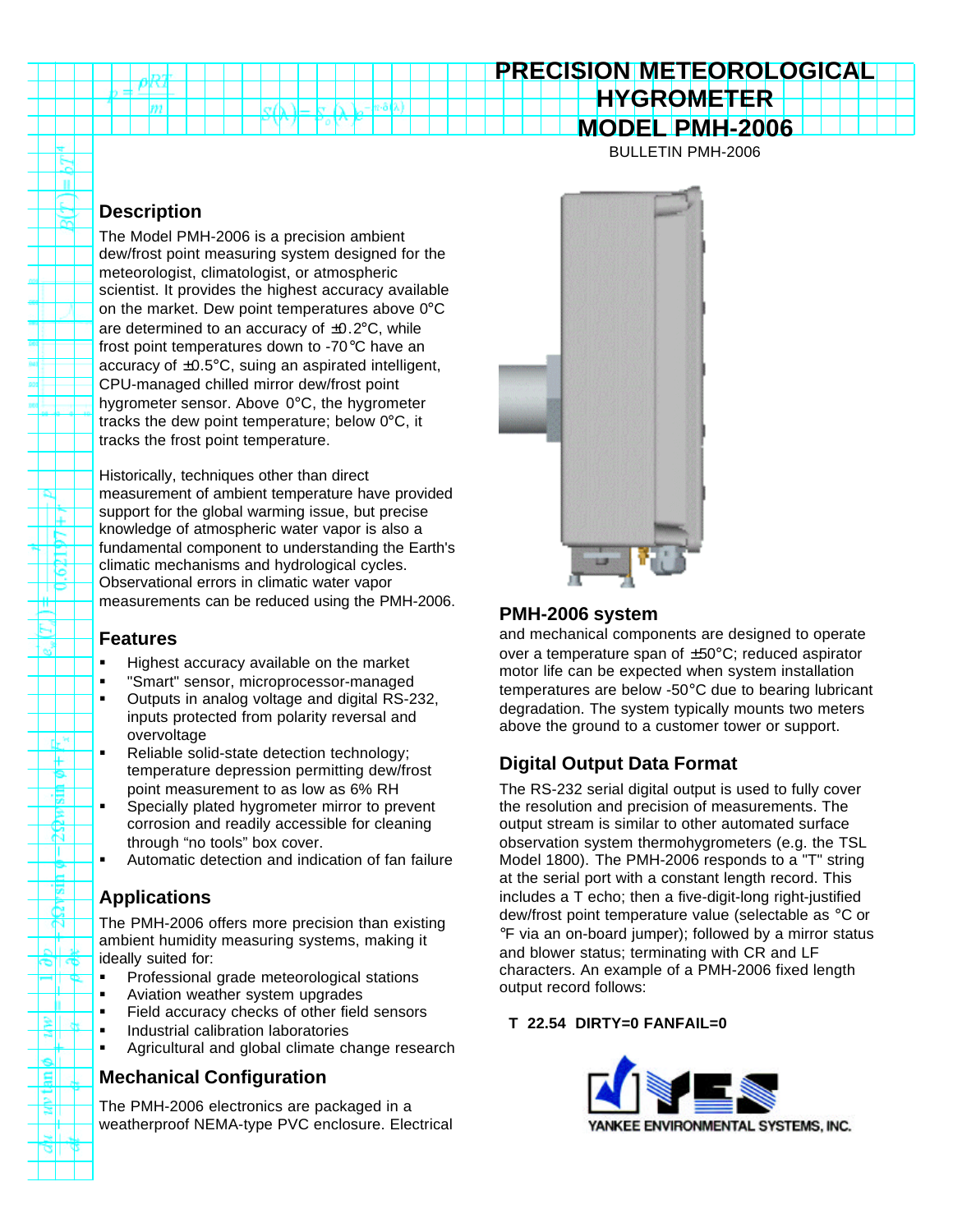

#### **PMH-2006 functional block diagram**

#### **Internal CPU Operation**

The PMH-2006 is controlled by an embedded microprocessor CPU that serves several functions:

- ß At power up, the processor monitors a heating cycle whereby the chilled mirror is heated to approximately 48°C and a measurement of the dry mirror reflected signal is obtained.
- ß Measurements are compared to a reference signal to determine if the mirror is in need of cleaning. A *test heating cycle* is automatically performed once daily at midnight UTC, as determined by an on-board clock/calendar.
- While monitoring the serial port for commands, continuous measurements of the dew point are made by the ADC.
- ß Upon receipt of the query command (T1), the CPU outputs a single data record, containing the dew/frost point temperature, and mirror condition of "CLEAN" or "DIRTY", as well as fan function.
- The CPU performs digital filtering of the data to minimize measurement noise.
- The D/A converter's analog output indicates the prevailing dew/frost point temperature.

## **Electrical Connections**

Two foil-shielded 10' (3m) long cables are supplied with pig tails for interface to the user's junction box:

- DC power input; isolated return analog output
- ß RS-232 three-wire digital interface (hardware handshaking lines are not required)

Cable runs are possible up to 50' via a user cable splice or junction box. Both DCE and DTE RS-232 serial interfaces can be interfaced.



**PMH-2006 software interface**

#### **Available Options**

- ß Spare aspiration blower
- ß MS-Windows 9x/NT or Mac viewing software

## **Development History**

The PMH-2006 is a subset of the Model MET-2010, itself the result of an intensive five-year R&D effort, sponsored in part by the United States Department of Agriculture, to develop and field test an improved means of measuring ambient temperature at climatological monitoring sites. The MET-2010 represents the first major improvement in air temperature measurement since the introduction in the 1970s of the Gill radiation shield.